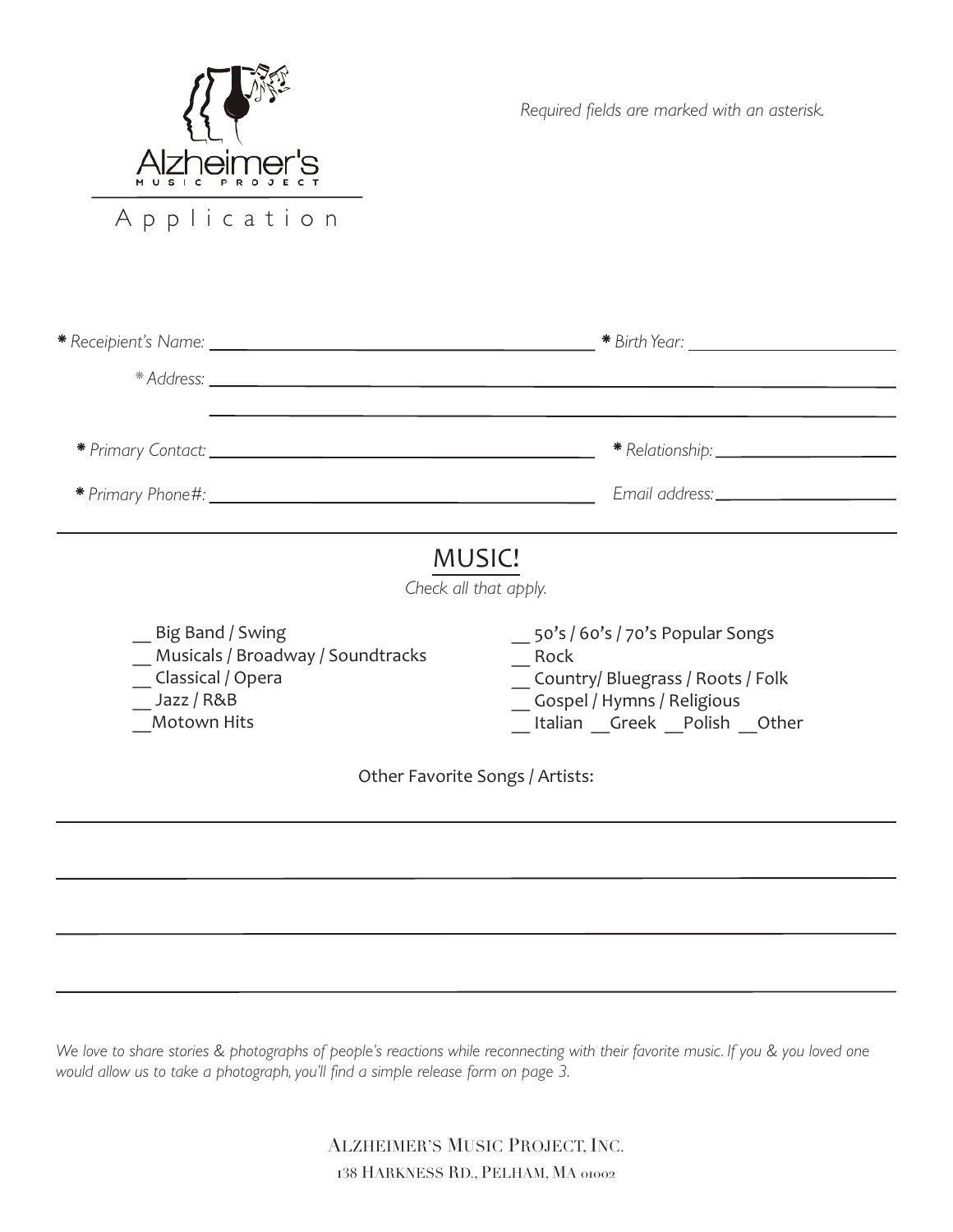## **THEIR STORY**

We'd love to learn more about your loved-one and their life before dementia.

What did he/she do? Did they play an instrument, were they artistic, musical ... anything at all that you'd like to share?

~~~~~~~~~~~~~~~~

**ALZHEIMER'S MUSIC PROJECT, INC.** 138 HARKNESS RD., PELHAM, MA 01002